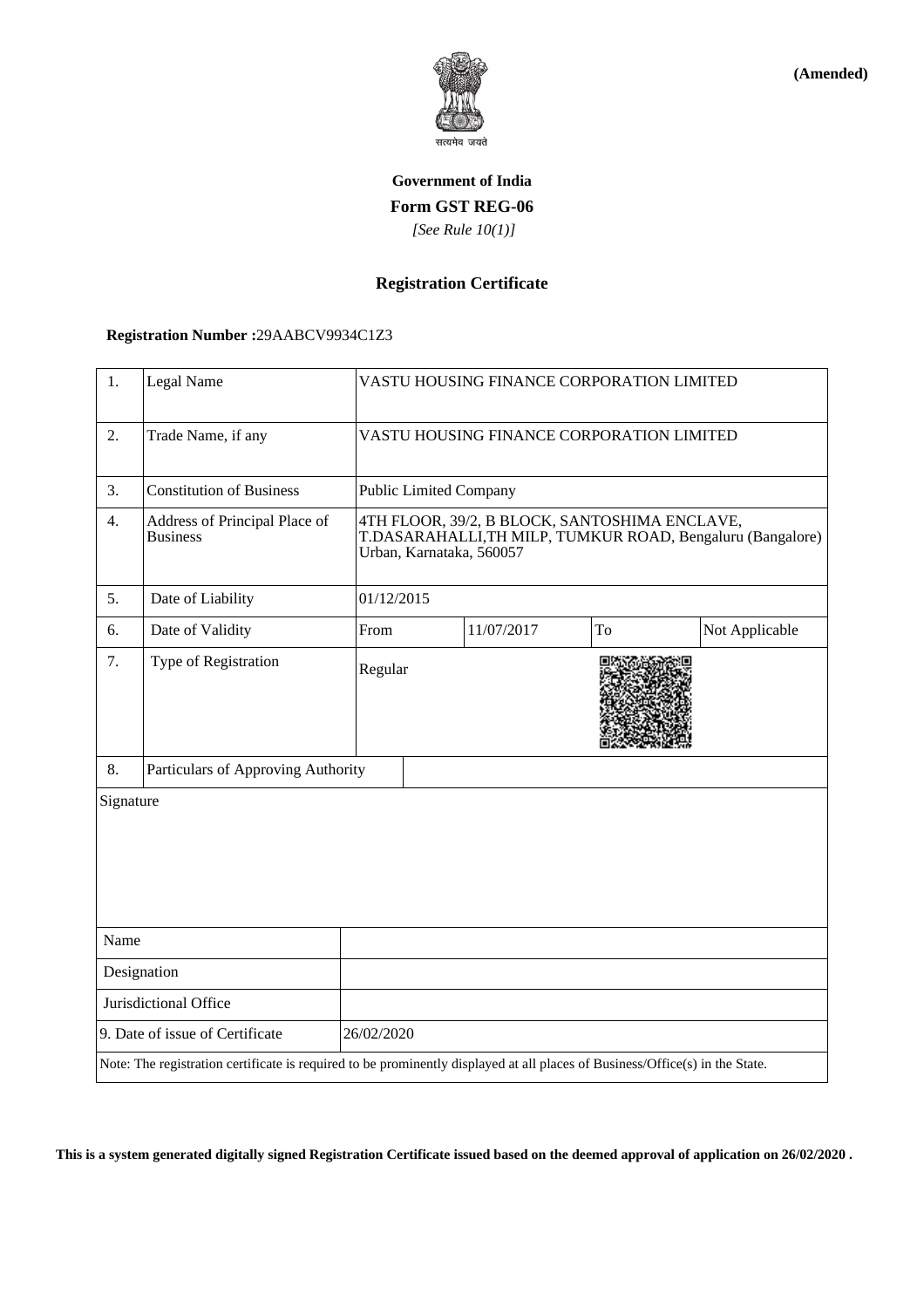

#### **Details of Additional Place of Business(s)**

| <b>GSTIN</b>       | 29AABCV9934C1Z3                           |
|--------------------|-------------------------------------------|
| Legal Name         | VASTU HOUSING FINANCE CORPORATION LIMITED |
| Trade Name, if any | VASTU HOUSING FINANCE CORPORATION LIMITED |

Total Number of Additional Places of Business(s) in the State 3

Sr. No. Address

- 1 SF 20/21, Eureka Junction, Travellers Bungalow Road, Hubli, Dharwad, Karnataka, 580029
- 2 No.63/1, 1st Floor,, opp Sri Dharamsthala Manjunatheshwara Ayurvedic Hospital, Anchepalya, Mysore Road, Mysore, Mysuru (Mysore), Karnataka, 560074
- 3 shop No.208, First Floor, SRIVEN RAG SERENITY, Vajarahalli, Baiyannapalya Village, Uttarahalli Hobli, Bangalore South Taluk, Bengaluru (Bangalore) Rural, Karnataka, 560062